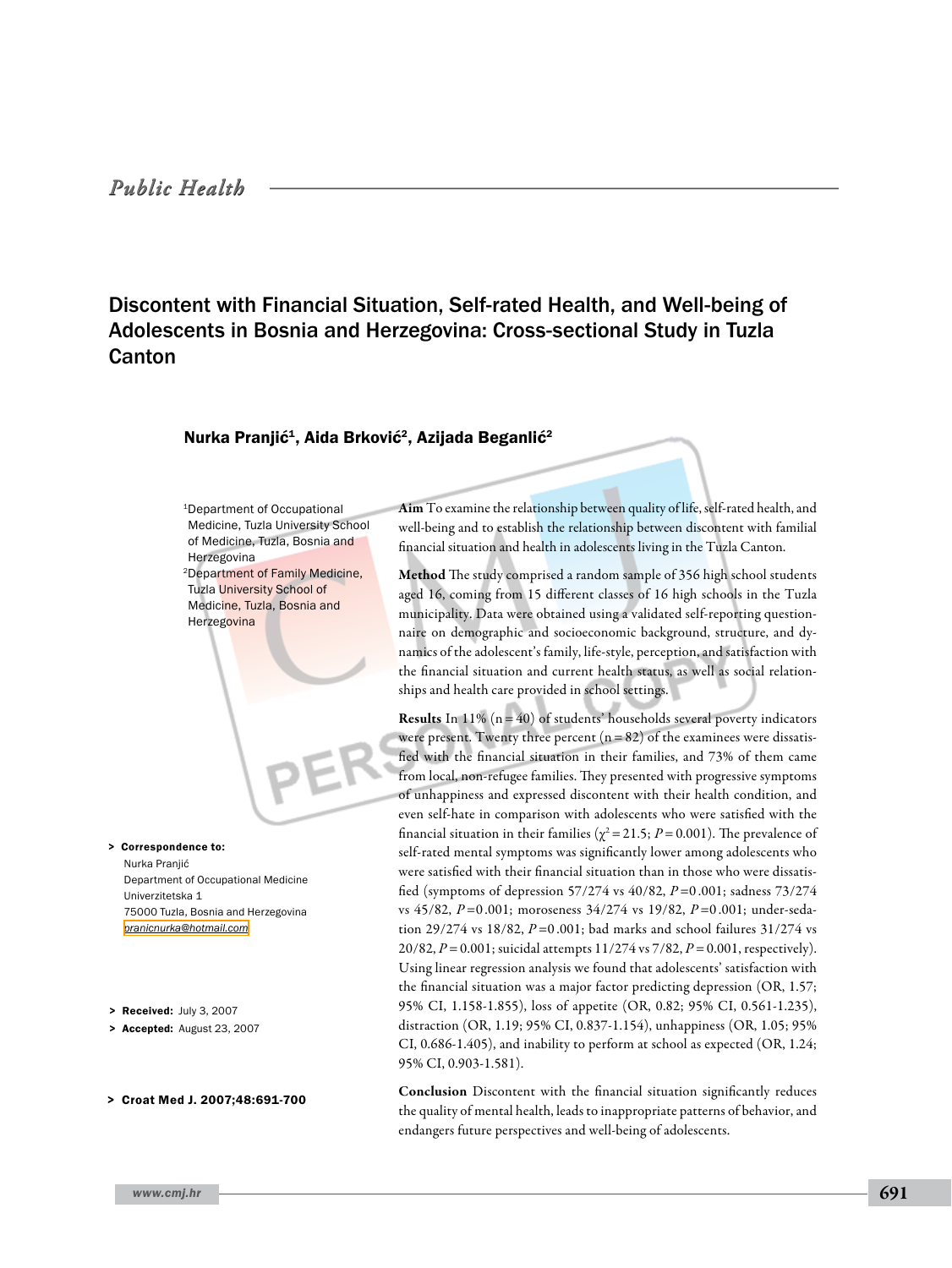Home and family are of the outmost importance for emotional, cognitive, and behavioral development during adolescence. The family structure evolved throughout history as a result of social, cultural, and economic development. Concerning the importance of family for the health of adolescents, many risk factors have to be taken into account. Singleparent families carry a higher risk of poverty, which often means a worse health situation as single-parent structures and stepfamilies predispose for developmental problems (1). The influence of traditional and patriarchal family pattern on the health and development of adolescents widely varies (2), depending on factors such as parents' unemployment or overwork and relations with members of the extended family. The quality of the relationship with the mother may be a very important protective factor (1-3).

On the other hand, adolescence has traditionally been viewed as a period of optimal health, characterized by low morbidity and chronic disease rates. However, some studies demonstrated that adolescents in Western countries have worse health than their parents at the same age. The increasing trend in the number of suicides, depression cases, and other symptoms of mental diseases is currently the prevailing one (3-5). In the years that went by, physical, cognitive, and social changes undergone by adolescents forced the traditional family system to adapt to the novel circumstances (5-7). During adolescence, unstable family environment causes acute stress and may lead to adolescent's insecurity and the impression that he or she is unable to cope with prospective life challenges. Given that a normal adolescent's growth and progress are characterized by dramatic changes in physical status, social relations, identity, sexuality, and behavioral patterns, a high level of family instability may lead to difficulties during this transition period and result in poorer adolescent outcomes across a variety of developmental domains. Health-related quality of adolescents' lives represent rather unexplored field of research (8,9).

The 1992-1995 war transformed Bosnia and Herzegovina from a country with an average gross national income into a poor country (10). Both the collapse of the former socialist system and war led to physical and socio-economic devastation and unemployment. Despite the success of post-war reconstruction, the economy has never managed to recover. Acutely-induced and widespread poverty, and a high level of unemployment, represent fairly recent phenomena in everyday life of Bosnia and Herzegovina. In spite of the fact that a large number of Bosnians are well educated (10,11), at present about 19.5% of the population are below poverty limit and suffer serious shortages in almost all aspects of their lives. Poverty is defined as a pronounced deprivation in well-being, where the latter stands for an individual possession of income, health, nutrition, education, assets, housing, and a number of rights in the society (12,13).

In this study, we analyzed the relationships between the quality of life, self-rated health, and well-being of Bosnian adolescents who lived in the largest Canton of Bosnia and Herzegovina. We hypothesized that poverty and quality-life factors were the central causes of social differences encountered among adolescents, capable of greatly influencing their health. Inequalities in social standards, encountered among adolescents, may lead to their poor health and influence their social and psychological well-being and mental health.

### **Participants and methods**

Research data were collected through a crosssectional study carried out in April 2006 in 16 second grade classes of the secondary school in the Tuzla municipality. The study was per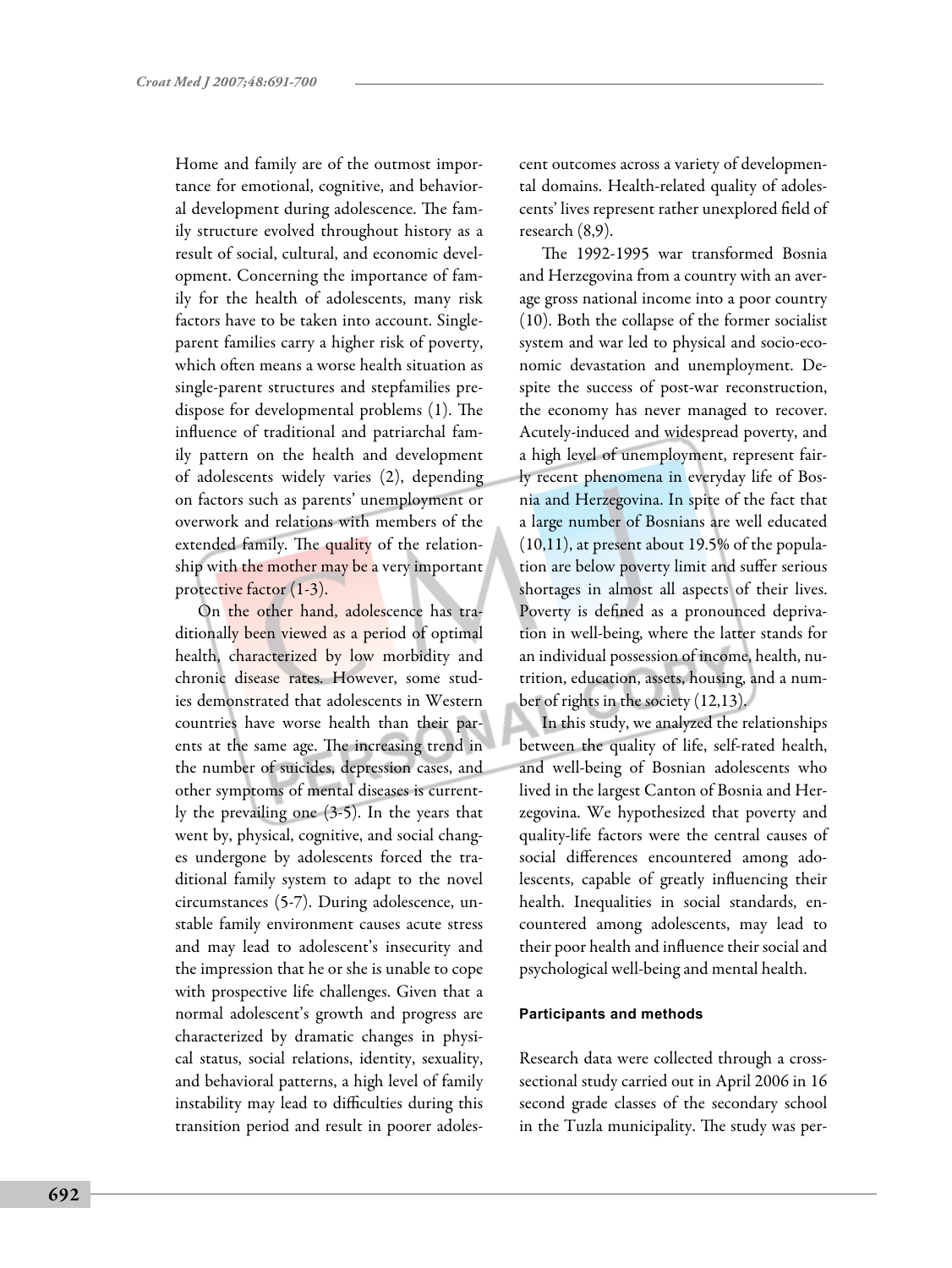formed with the permission of the Tuzla Canton Ministry of Culture, Sport, and Education. The ethical approval for the research was obtained from the Ethical Research Committee at the Tuzla University School of Medicine. During the interview, the interviewer (one of the authors) was alone with the examinees.

### *Subjects*

Our study included all high schools in the municipality of Tuzla, comprising students attending the second grade (ie, students born in 1989). We did not include schools for students with special needs.

Our population numbered a total of 2705 adolescents (1304 girls and 1401 boys). About 26% of adolescents born in 1989  $(n=703)$ did not attend school at all (10,11). We used a cluster sample for practical reasons, with class rather than individual as the main unit. According to the type of education they offer, high schools in the municipality of Tuzla are divided as follows: technical schools (50 second grade classes), vocational schools (28 second grade classes), and grammar schools (18 second grade classes). The sample was targeted at the age of 16, and all types of schools were included. We estimated that our sample needed to comprise 15 out 96 classes, randomly selected, because we wanted to have equal number of girls and boys. We expected that the whole sample to comprise 389 adolescents, but only 356 out 389 completed the questionnaire in an appropriate manner (about 16% of the total population; response rate 91.5%). There were 172 participants (48%) from 7 classes of technical schools (mostly boys), 116 participants (33%) from 5 classes of vocational schools (boys and girls), and 68 participants (19%) from 3 classes of grammar schools (mostly girls). Out of whole study sample of 356 participants, 163 (46%) were boys and 193 (54%) were girls (Table 1). This distribu-

| Table 1. Demographical structure of high-school respondents |  |  |
|-------------------------------------------------------------|--|--|
| from the Tuzla Canton                                       |  |  |

|                   |          | No. (%) of examinees |           |
|-------------------|----------|----------------------|-----------|
| School            | qirls    | boys                 | total     |
| Technical school  | 96       | 76                   | 172 (48)  |
| Vocational school | 67       | 49                   | 116 (33)  |
| Grammar school    | 30       | 38                   | 68 (19)   |
| Total             | 193 (54) | 163 (46)             | 356 (100) |

tion was in accordance with that of the whole population. The participation in the study was voluntary (12).

### *Questionnaire*

The questionnaire was designed in accordance with the World Health Organization Questionnaire of life assessment (WHOQOL), which is commonly used in studies dealing with adolescent life quality (14-17). The part of the questionnaire on quality of life, environmental factors, family structure, perceived adolescent aspects about environment and lifestyle (cultural and sports activities), relationships, and emotional support from parents and friends was in form of a Likert-type scale. Answers were given on a seven point scale (from  $1 - \text{``no''}$  to  $7 - \text{``yes''}; 1 - \text{``never''}$ to  $7$  – "almost every day"; or  $1$  – "a great deal better" to 7 – "a great deal worse"). Self-rated mental health, sense of self-esteem, and success in performing school tasks were measured with binomial scale (yes or no) (web-extra material). Cronbach alpha coefficient, reflecting the inner consistency of the questionnaire (18), was 0.79, which indicates the satisfactory inner consistency of the questionnaire.

### *Statistical analysis*

Differences between the examinees' gender, various aspects of quality of life and lifestyle, relationship with parents and friends, financial situation in the family, and mental health symptoms and signs were assessed by means of  $\chi^2$  test. In order to identify the relationship between quality-life environ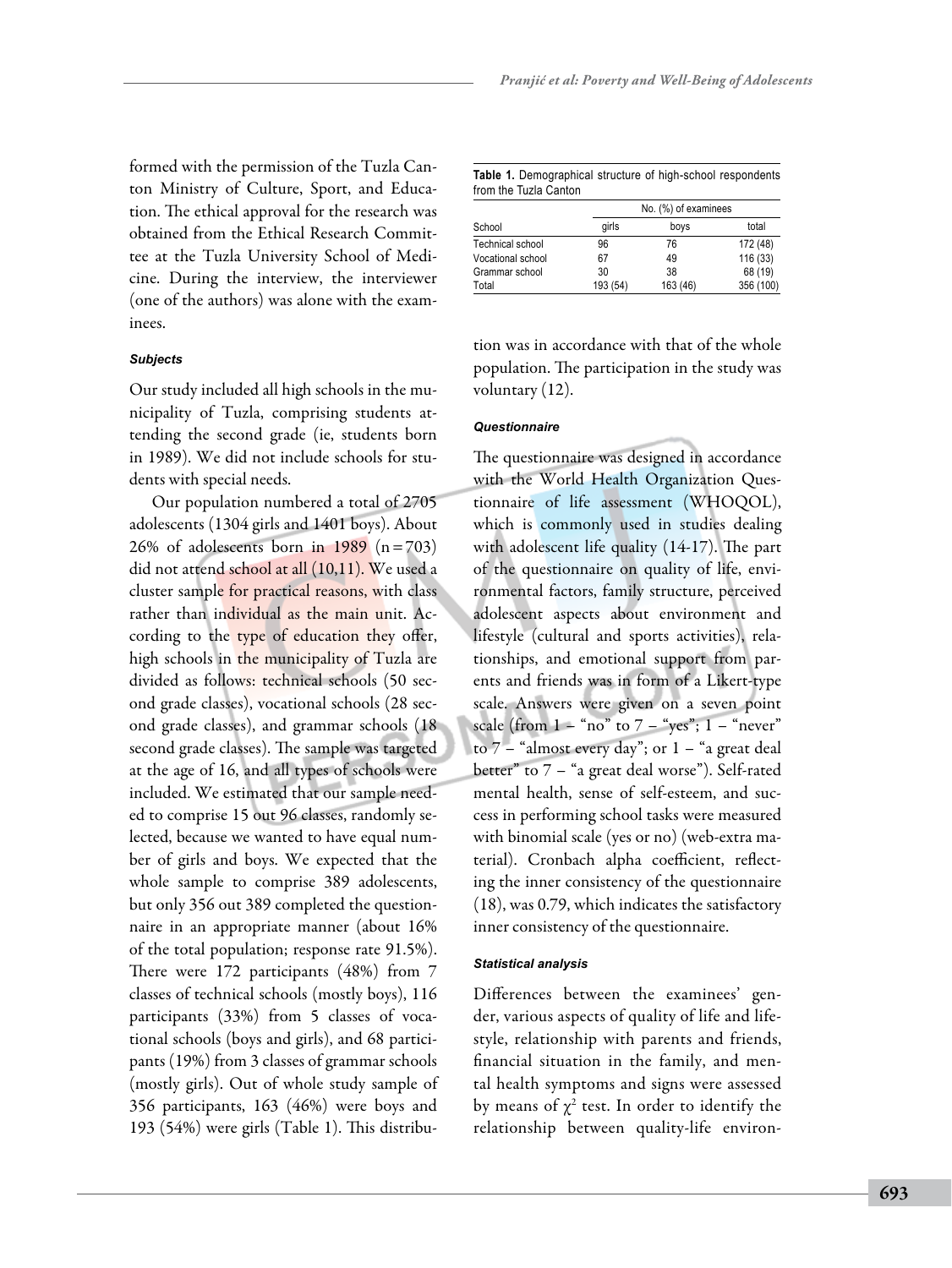mental factors, familial structure, and adolescent's self-reported satisfaction with the financial situation, non-parametric correlation analysis (Spearman coefficient) was applied. In order to test the inter-relations between independent variables ("emotional support from the mother;" "satisfaction with their relations with friends") and dependent variables (depression/no depression, excellent/bad marks in school, felt sad/no sad (sadness), loss of appetite/no loss of appetite, lack of concentration/no lack of concentration, under a lot of pressure regarding the things that have to be done/not under a lot of pressure regarding the things that have to be done, unable to perform tasks, multivariate analysis of variance (ANOVA; logistic regression model) was used. The independent variables utilized the factors reflecting the quality-life environmental factors. Logistic regression analyses were used to identify relevant predictors/protectors of mental health symptoms and signs on the basis of predictors calculated odd ratios (OR) and confidence intervals (CI). All statistical analyses were performed with Statistical Package for Social Sciences, version 7.5 (SPSS Inc., Chicago, IL, USA) and *P*<0.05 was regarded as significant.

# **Results**

### *Characteristics of quality of life*

The average age  $\pm$  standard deviation of the examinees was  $16.3 \pm 0.19$  years. Most of them (40%) lived with both parents, 15% lived with a stepfather and mother, and 7% lived with a stepmother and father. Thirty five students (10%) lost their fathers and 6 (2%) lost their mothers during the war or due to illness. Seventeen percent of fathers  $(n=62)$  and 48% of mothers  $(n=171)$  were unemployed. In 40 households (11%), more than one poverty in-

| Table 2. Quality of family life indicators among adolescents sat- |  |
|-------------------------------------------------------------------|--|
| isfied or dissatisfied with their financial situation             |  |

|                                        | No. (%) of adolescents                            |                                                |       |
|----------------------------------------|---------------------------------------------------|------------------------------------------------|-------|
|                                        | dissatisfied with<br>their financial<br>situation | satisfied with<br>their financial<br>situation |       |
| Quality of family life                 | $(n=82)$                                          | $(n = 274)$                                    | $P^*$ |
| Educational level of the father:       |                                                   |                                                |       |
| completed primary school               | 15(18.3)                                          | 142 (51.8)                                     | 0.001 |
| completed secondary school             | 55 (67.1)                                         | 125 (45.6)                                     | 0.001 |
| completed college or                   | 7(8.5)                                            | 7(2.6)                                         | 0.001 |
| university                             |                                                   |                                                |       |
| no answer                              | 5(6.1)                                            | (0.0)                                          | 0.001 |
| Educational level of the mother:       |                                                   |                                                |       |
| completed primary school               | 33 (40.3)                                         | 188 (68.0)                                     | 0.001 |
| completed secondary school             | 44 (53.6)                                         | 91 (33.2)                                      | 0.040 |
| completed college or                   | 1(1.2)                                            | (0.0)                                          | 0.330 |
| university                             |                                                   |                                                |       |
| no answer                              | 4(4.9)                                            | 0(0.0)                                         | 0.001 |
| Parents employment situation:          |                                                   |                                                |       |
| father employed                        | 33 (40.3)                                         | 219 (79.9)                                     | 0.001 |
| father unemployed                      | 34 (41.4)                                         | 28 (10.3)                                      | 0.001 |
| other income                           |                                                   |                                                | 0.001 |
| (pensions or benefits)                 | 8(9.8)                                            | 8(2.9)                                         |       |
| no answer                              | 7(8.5)                                            | 19 (6.9)                                       | 0.097 |
| mother employed                        | 19 (23.2)                                         | 140 (51.1)                                     | 0.001 |
| mother unemployed                      | 55 (67.1)                                         | 116 (42.3)                                     | 0.015 |
| other income<br>(pensions or benefits) | 7(8.5)                                            | 15(5.5)                                        | 0.186 |
| no answer                              | 1(1.2)                                            | 3(1.1)                                         | 0.920 |
| Place of residence:                    |                                                   |                                                |       |
| same as before the war                 | 60 (73.1)                                         | 55 (20.1)                                      | 0.001 |
| refugee/immigrant                      | 16 (19.5)                                         | 118 (43.1)                                     | 0.001 |
| changed residence because              | 6(7.4)                                            | 101 (36.8)                                     | 0.001 |
| of other reasons/immigration           |                                                   |                                                |       |
| Adolescent lives with:                 |                                                   |                                                |       |
| both parents                           | 33 (41.3)                                         | 109 (39.6)                                     | 0.113 |
| mothers and stepfathers                | 2(2.4)                                            | 53 (19.3)                                      | 0.001 |
| fathers and stepmothers                | 16 (19.5)                                         | 8(2.9)                                         | 0.001 |
| mothers only                           | 5(6.1)                                            | 30 (10.9)                                      | 0.033 |
| fathers only                           | 10 (12.2)                                         | 20(7.3)                                        | 0.050 |
| grandparent(s)                         | 16 (19.5)                                         | 44 (16.1)                                      | 0.074 |
| other relative(s)                      | 0                                                 | 3(1.1)                                         | 0.040 |
| non relative(s)                        | 0                                                 | 7(2.6)                                         | 0.001 |
| Financial situation in the family      |                                                   |                                                |       |
| compared with other families           |                                                   |                                                |       |
| in the canton:                         |                                                   |                                                |       |
| a great deal better                    | 2(2.4)                                            | 87 (31.7)                                      | 0.001 |
| much better                            | 5(6.1)                                            | 92 (33.6)                                      | 0.001 |
| better                                 | 40 (48.8)                                         | 48 (17.5)                                      | 0.001 |
| about the same                         | 8(9.7)                                            | 34 (12.4)                                      |       |
| worse                                  | 14 (17.1)                                         | 3(1.1)                                         | 0.001 |
| much worse                             | 10 (12.2)                                         | 7(2.6)                                         | 0.001 |
| a great deal worse                     | 3(3.7)                                            | 3(1.1)                                         | 0.001 |

 $x^2$ -test.

dicator was present. Parents of adolescents who were dissatisfied with their financial situation were more often local, non refugee's habitants, fairly high-educated, unemployed and extremely poor than parents of adolescents who were satisfied with their financial situation (Table 2). The majority of adolescents  $(n=222, 62.4%)$  spent only € 0.5-5 per week,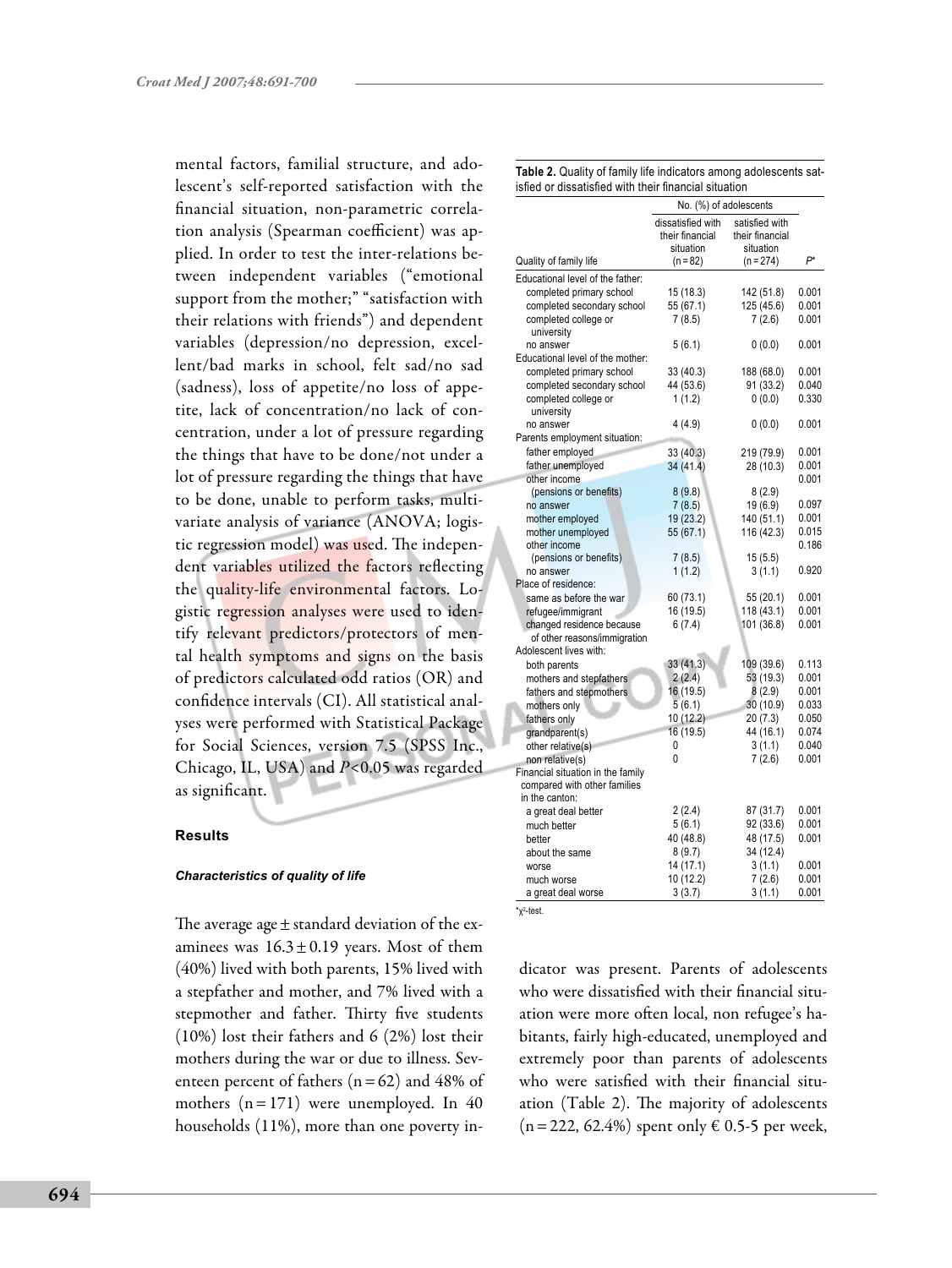|                                          | No. (%) of adolescents                            |                                                |                |
|------------------------------------------|---------------------------------------------------|------------------------------------------------|----------------|
| Characteristics of<br>relationships with | dissatisfied with<br>their financial<br>situation | satisfied with<br>their financial<br>situation |                |
| parents and friends                      | $(n = 82)$                                        | $(n = 274)$                                    | P*             |
| Satisfaction with the relationship       |                                                   |                                                |                |
| established with the mother:             |                                                   |                                                |                |
| very satisfied                           | 38 (46.3)                                         | 167 (60.9)                                     | 0.032          |
| satisfied                                | 23 (28.0)                                         | 48 (17.6)                                      | 0.040          |
| neither satisfied nor dissatisfied       | 3(3.7)                                            | 11(4.0)                                        | 0.156          |
| not so satisfied                         | 10 (12.2)                                         | 11 $(4.0)$                                     | 0.001          |
| not at all satisfied                     | 8(9.7)                                            | 7(2.6)                                         | 0.001          |
| no answer                                | 0                                                 | 30 (10.9)                                      | 0.001          |
| Satisfaction with the relationship       |                                                   |                                                |                |
| established with the father:             |                                                   |                                                |                |
| very satisfied                           | 35 (42.7)                                         | 159 (58.0)                                     | 0.130          |
| satisfied                                | 28 (34.1)                                         | 98 (35.8)                                      | 0.660          |
| neither satisfied nor dissatisfied       | 5(6.1)                                            | 2(0.7)                                         | 0.001          |
| not so satisfied                         | 9(11.0)                                           | 15(5.5)                                        | 0.001          |
| not satisfied at all                     | 1(1.2)                                            | 0                                              | 0.001          |
| no answer                                | 4(4.9)                                            | 0                                              | 0.001          |
| Satisfaction with the                    |                                                   |                                                |                |
| relationships with friends:              |                                                   |                                                |                |
| very satisfied<br>satisfied              | 33 (40.2)                                         | 129 (47.1)                                     | 0.870<br>0.015 |
| neither satisfied nor dissatisfied       | 23 (28.0)                                         | 101 (36.9)                                     | 0.001          |
|                                          | 18 (22.0)                                         | 32 (11.7)                                      |                |
| not so satisfied                         | 6(7.4)                                            | 9(3.3)                                         | 0.033          |
| not satisfied at all                     | 1(1.2)                                            | 3(1.1)                                         | 0.920          |
| no answer                                | 1(1.2)                                            | 0                                              | 0.001          |
| Money spent per week $(\epsilon)$ :      |                                                   |                                                |                |
| >5                                       | 17 (20.6)                                         | 101 (36.9)                                     | 0.066          |
| $0.5$ to $5$                             | 57 (69.7)                                         | 165 (60.2)                                     | 0.110          |
| nothing<br>My parents set definite rules | 8(9.7)                                            | 8(2.9)                                         | 0.001          |
| on what I can do at home:                |                                                   |                                                |                |
| almost always                            | 20 (24.4)                                         | 74 (27.0)                                      | 0.130          |
| often                                    | 27 (32.9)                                         | 70 (25.5)                                      | 0.670          |
| sometimes                                | 19 (23.2)                                         | 71 (25.9)                                      | 0.920          |
| seldom                                   | 9(11.0)                                           | 37(13.5)                                       | 0.970          |
| almost never                             | 7(8.5)                                            | 22(8.1)                                        | 0.877          |
|                                          |                                                   |                                                |                |

**\***χ<sup>2</sup> -test.

and 16 (4.5%) could not afford any expenses whatsoever (Table 3).

The majority of respondents (87%) reported that they did not participate in any sports,  $77\%$  ( $n=274$ ) did not drive motorcycles, and  $83\%$  (n = 294) did not go out in the evenings. However, the survey revealed that adolescents who lived in poverty participated in sports and cultural activities in much higher percentage than the adolescents who were satisfied with their financial situation (Table 4). In 75 out of 356 (22%) adolescents, the parents seldom set definite rules on general behavior at home, and in 90 (25%) adolescents the parents seldom or almost never set definite rules on general behavior outside the house (Table 3).

*Pranjić et al: Poverty and Well-Being of Adolescents*

Seventeen percent of examinees were dissatisfied with themselves, 15% reported a lack of emotional support from their mothers, 7% were dissatisfied with the emotional support from friends, and 13% were dissatisfied with their health (Table 4). There was a significant correlation between the self-rated health and level of self-satisfaction  $(r=0.504; P=0.001)$ , symptoms of sadness  $(r=0.189; P=0.001)$ , symptoms of depression  $(r=0.331; P=0.001)$ , and discontent with familial financial situation ( $r = 0.369$ ;  $P = 0.001$ ). Out of 356 adoles-

**Table 4.** Self-reported differences in the perceived environment regarding life styles and thinking about own self among adolescents who were satisfied and those who were not satisfied with their financial situation

|                                    | No. (%) of adolescents                            |                                                |       |
|------------------------------------|---------------------------------------------------|------------------------------------------------|-------|
|                                    | dissatisfied with<br>their financial<br>situation | satisfied with<br>their financial<br>situation |       |
| Perceived environment              | $(n = 82)$                                        | $(n = 274)$                                    | P*    |
| How often do you actively          |                                                   |                                                |       |
| participate in sports or exercise? |                                                   |                                                |       |
| never                              | 19 (23.2)                                         | 134 (48.9)                                     | 0.001 |
| a few times a year                 | 16 (19.5)                                         | 97 (35.4)                                      | 0.040 |
| once or twice a month              | 19 (23.2)                                         | 15(5.5)                                        | 0.001 |
| at least once a week               | 5(6.1)                                            | 6(2.2)                                         | 0.001 |
| almost every day                   | 23 (28.0)                                         | 22(8.0)                                        | 0.001 |
| How often do you read books in     |                                                   |                                                |       |
| order to relax?                    |                                                   |                                                |       |
| never                              | 41 (50.0)                                         | 269 (98.2)                                     | 0.001 |
| a few times a year                 | 41 (50.0)                                         | 5(1.8)                                         | 0.001 |
| How often do you go out in the     |                                                   |                                                |       |
| evening (disco, café, party)?      |                                                   |                                                |       |
| never                              | 27 (32.9)                                         | 154 (56.2)                                     | 0.001 |
| a few times a year                 | 28 (34.1)                                         | 85 (31.0)                                      | 0.880 |
| once or twice a month              | 13 (15.9)                                         | 7(2.6)                                         | 0.001 |
| at least once a week               | 10 (12.2)                                         | 19(6.9)                                        | 0.050 |
| almost every day                   | 4(4.9)                                            | 9(3.3)                                         | 0.060 |
| Do you ride a moped or a           |                                                   |                                                |       |
| motorcycle?                        |                                                   |                                                |       |
| never                              | 25(30.5)                                          | 98 (35.7)                                      | 0.133 |
| a few times a year                 | 26 (31.7)                                         | 125 (45.6)                                     | 0.093 |
| once or twice a month              | 12 (14.6)                                         | 5(1.8)                                         | 0.001 |
| at least once a week               | 16 (19.5)                                         | 45 (16.4)                                      | 0.110 |
| almost every day                   | 3(3.7)                                            | 1(1.1)                                         | 0.001 |
| I am satisfied with my health:     |                                                   |                                                |       |
| yes                                | 55 (67.1)                                         | 256 (93.4)                                     | 0.033 |
| no                                 | 27 (32.9)                                         | 18(6.6)                                        | 0.001 |
| How do you feel now?               |                                                   |                                                |       |
| very happy                         | 8(9.8)                                            | 81 (29.6)                                      | 0.001 |
| happy                              | 14 (17.1)                                         | 83 (30.3)                                      | 0.014 |
| satisfied with myself              | 25(30.5)                                          | 64 (23.4)                                      | 0.078 |
| enjoying life                      | 11(13.3)                                          | 31(11.3)                                       | 0.760 |
| unhappy                            | 14 (17.1)                                         | 3(1.1)                                         | 0.001 |
| dissatisfied with myself           | 5(6.1)                                            | 11(4.0)                                        | 0.050 |
| I hate myself                      | 5(6.1)                                            | 1(0.3)                                         | 0.002 |

**\***χ<sup>2</sup> -test.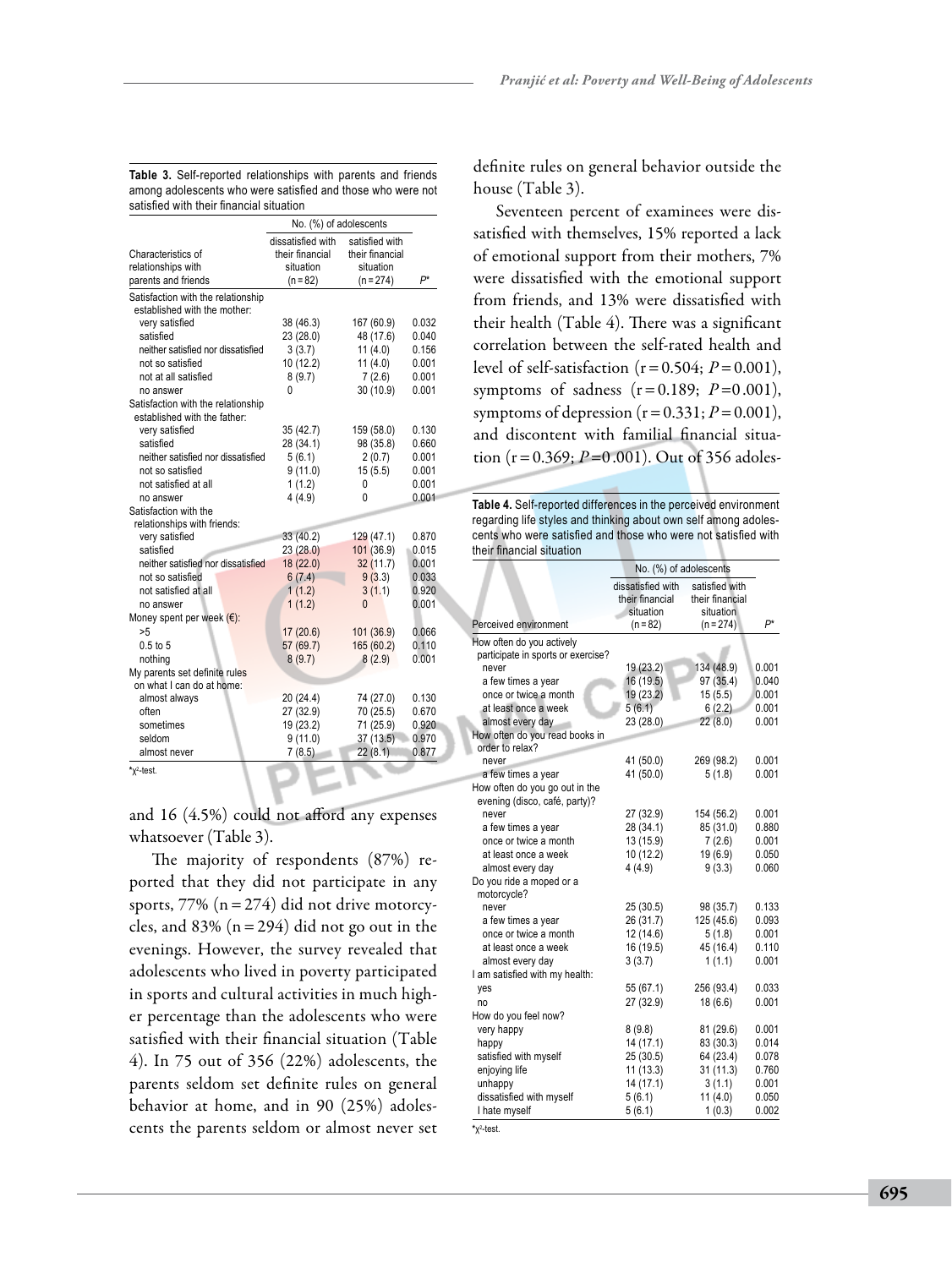|                                            |                                           |         |         |         |         | Adolescents' socioeconomic state subscales (Spearman correlation coefficient, p)* |      |      |
|--------------------------------------------|-------------------------------------------|---------|---------|---------|---------|-----------------------------------------------------------------------------------|------|------|
| Adolescent's socioeconomic state subscales |                                           |         |         |         |         |                                                                                   |      |      |
|                                            | employment status of the father           | $-0.08$ |         |         |         |                                                                                   |      |      |
|                                            | employment status of the mother           | $-0.07$ | 0.09    |         |         |                                                                                   |      |      |
|                                            | socioeconomic status of the family        | $0.15*$ | 0.02    | $-0.02$ |         |                                                                                   |      |      |
|                                            | lives with the stepfather                 | 0.05    | 0.05    | 0.00    | $0.26*$ |                                                                                   |      |      |
| 5                                          | lives with the stepmother                 | 0.07    | $-0.02$ | 0.02    | $0.27*$ | $0.36*$                                                                           |      |      |
| 6                                          | lives only with the mother                | $0.18*$ | $-0.06$ | $-0.06$ | 0.04    | 0.05                                                                              | 0.03 |      |
|                                            | satisfaction with the financial situation | 0.03    | $0.28*$ | $0.27*$ | $0.28*$ | $-0.05$                                                                           | 0.06 | 0.05 |

Table 5. Correlation between scores on the socioeconomic state subscales and the satisfaction with the family financial situation, obtained among 356 adolescents

\**P*<0.001 significant correlations between ranks on the socioeconomic state subscales and adolescent's perception of a satisfactory financial situation.

cents, 82 (23%) were usually dissatisfied with their financial situation. Self-esteem related to discontent with the overall financial situation positively correlated with the employment status of the father  $(r=0.28; P=0.001)$ , mother  $(r=0.27; P=0.001)$ , and family socioeconomic state  $(r = 0.28; P = 0.001)$ . There was a significant correlation between the family socioeconomic state and the residential status of the examinees (locals, refugees, or immigrants)  $(r=0.15; P=0.001)$ , as well as with living with stepparents (Table 5).

### *Mental health and related symptoms*

The average score obtained in the assessment of the health status in the study sample as a whole was  $1.67 \pm 0.93$ , ranked on a 1-4 scale. Out of 356 adolescents, 97 (27%) reported symptoms of depression and 118 (33%) reported sadness. Except for the symptoms of distraction  $(P=0.125)$ , mental health symptoms were most frequent among adolescents who were dissatisfied with their financial situation – they were two times more prone to attempt suicide. Out of 82 adolescents who were dissatisfied with their financial situation, 20 (25%) reported poor school marks and failure in school, 18 (22%) consumed tranquillizers or sedatives, 25 (31%) skipped classes, and 47 (57%) needed to use substantial effort in order to complete the required tasks (Table 6).

Logistic regression analysis showed that symptoms of depression were significantly associated with poor "emotional support pro**Table 6.** Prevalence of the symptoms and signs related to the well-being and mental health of 356 adolescents who were either satisfied or not satisfied with their financial situation

|                                                                   | No. (%) of adolescents                                        |                                                               |       |
|-------------------------------------------------------------------|---------------------------------------------------------------|---------------------------------------------------------------|-------|
| Symptoms and signs related to<br>the mental health and well-being | satisfied with<br>their financial<br>situation<br>$(n = 274)$ | dissatisfied with<br>their financial<br>situation<br>(n = 82) | $P^*$ |
| Bad marks and failure in school                                   | 31(11.3)                                                      | 20 (24.4)                                                     | 0.001 |
| Taking tranquillizers or sedatives                                | 29(10.6)                                                      | 18 (21.9)                                                     | 0.001 |
| Often missing school                                              | 57 (20.8)                                                     | 25(30.5)                                                      | 0.001 |
| Investing great effort when<br>performing things                  | 78 (28.5)                                                     | 47 (57.3)                                                     | 0.001 |
| Attempting suicide                                                | 11(4.0)                                                       | 7(8.5)                                                        | 0.001 |
| Loss of satisfaction with their<br>health                         | 26 (9.5)                                                      | 19 (23.1)                                                     | 0.001 |
| Loss of satisfaction with their<br>selves                         | 41(14.9)                                                      | 20 (24.4)                                                     | 0.040 |
| Loss of appetite                                                  | 58 (21.2)                                                     | 30(36.6)                                                      | 0.001 |
| Inability to perform tasks                                        | 34 (12.4)                                                     | 19 (23.2)                                                     | 0.001 |
| Lack of concentration                                             | 57 (20.8)                                                     | 20(24.4)                                                      | 0.940 |
| Sadness                                                           | 73 (26.6)                                                     | 45 (54.9)                                                     | 0.001 |
| Depression                                                        | 57 (20.8)                                                     | 40 (48.7)                                                     | 0.001 |

**\***χ<sup>2</sup> -test.

vided by the mother" in the following conditions: "decreased educational level of the father" (OR, 1.738; 95% CI, 1.499-1.978), "the degree to which parents know where the adolescent hangs out" (OR, 2.339; 95% CI, 2.004-2.673), "refugee or immigrant status" (OR, 1.772; 95% CI, 2.001-2.638), and "parental setting of rules at home" (OR, 2.320; 95% CI, 1.31-2.282). The problem of bad marks in school was quite often associated with domicile or immigrant status (67.7% were refugees and immigrants; OR, 2.606; 95% CI, 2.032-3.180), employment status of the father (OR, 1.424; 95% CI 1.110-1.561), and educational level of mother (OR, 0.924, 95% CI, 0.183- 1.666) (Table 7). The symptom of sadness was often negatively associ-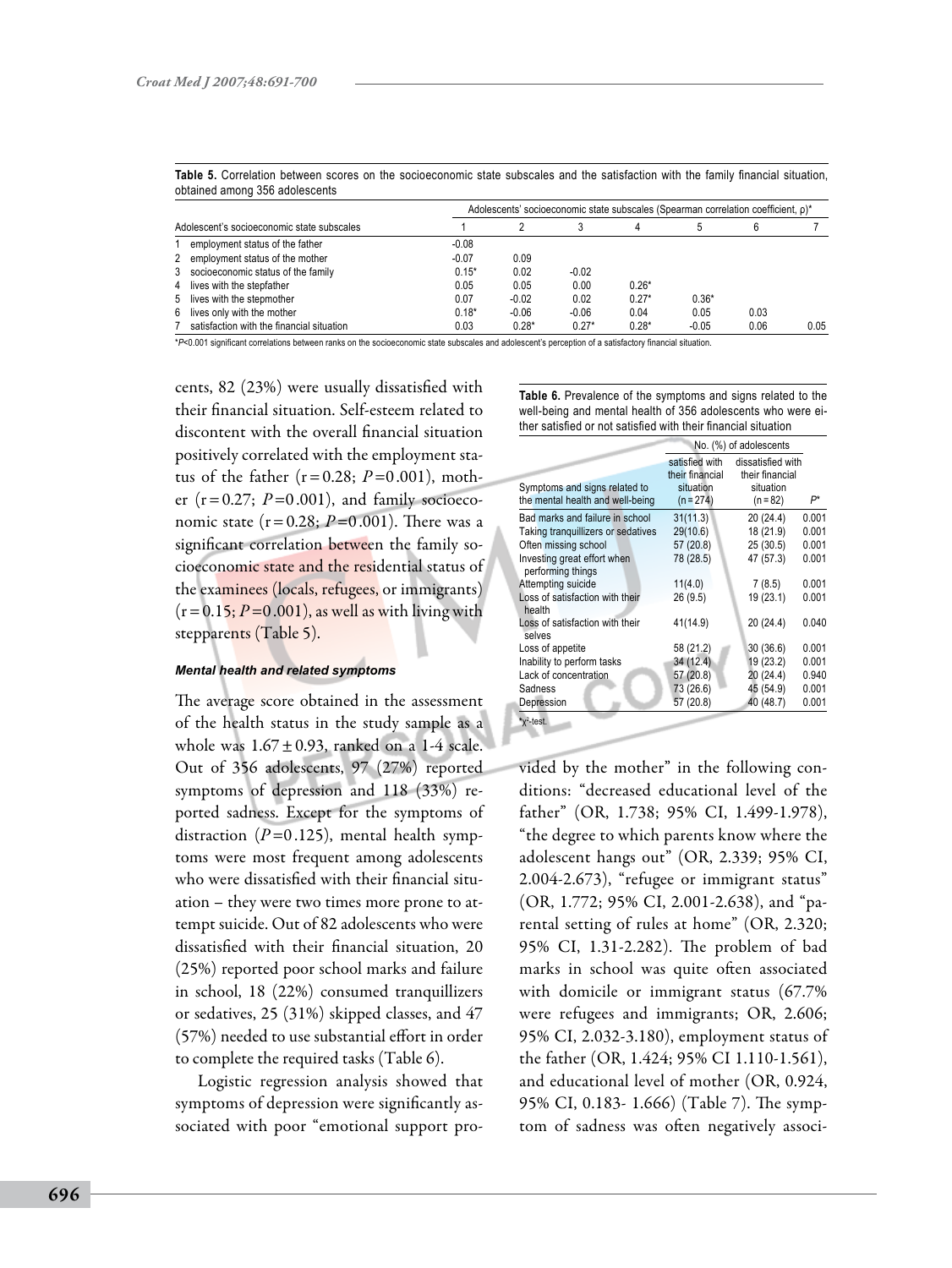| Table 7. The most frequent factors affecting the quality of life (independent variables) associated with mental health symptoms as de- |
|----------------------------------------------------------------------------------------------------------------------------------------|
| pendent variables (depression, inability to perform tasks, bad marks in school); observed among 303 of 350 adolescents who receive     |
| emotional support from their mothers                                                                                                   |
|                                                                                                                                        |

|                                             | Factor (odds ratio, 95% confidence interval)* |                                   |                                   |  |
|---------------------------------------------|-----------------------------------------------|-----------------------------------|-----------------------------------|--|
| Independent variables                       | depression                                    | inability to perform tasks        | bad marks in school               |  |
| Educational level of the father             | 1.738 (1.499-1.978) <sup>†</sup>              | 1.717 (1.540-2.020) <sup>†</sup>  | $0.174(-0.491-0.842)$             |  |
| Educational level of the mother             | 1.111 (0.542-1.690)                           | $1.434(1.219-1.615)^{\dagger}$    | $0.924(0.183 - 1.666)^{\ddagger}$ |  |
| Family economic situation                   | 2.633 (-2.245-3.021) <sup>+</sup>             | 2.679 (2.323-2.988) <sup>†</sup>  | $0.283 (-0.452 - 1.022)$          |  |
| Gender of the adolescent                    | $1.586(1.418-1.754)$ <sup>†</sup>             | $0.375(-1.050-0.306)$             | 2.242 (1.894-2.591) <sup>†</sup>  |  |
| Living with the stepmother                  | $0.418(0.298-0.537)$ <sup>†</sup>             | $0.439(0.320-0.998)$ <sup>†</sup> | $0.613(-1.362-0.124)$             |  |
| Living with the stepfather                  | $0.354(-0.422 - 1.142)$                       | 1.227 (1.078-1.396) <sup>†</sup>  | $0.422(-0.895-1.723)$             |  |
| Residence (domicile, immigrant)             | 1.772 (2.001-2.638) <sup>†</sup>              | 1.524 (1.308-1.696)†              | 2.606 (2.032-3.180) <sup>†</sup>  |  |
| Employment status of the father             | $0.665 (-0.182 - 1.506)$                      | $0.139(-1.364-1.080)$             | 1.424 (1.110-1.561) <sup>†</sup>  |  |
| Employment status of the mother             | $0.481(-1.664-0.710)$                         | 1.495 (1.232-1.684) <sup>†</sup>  | $0.453(-0.630-1.542)$             |  |
| Parents know where the adolescent hangs out | 2.339 (2.004-2.673) <sup>†</sup>              | $0.584$ (-2.302-3.566)            | 2.364 (0.809-3.918) <sup>†</sup>  |  |
| Parents set rules at home                   | 2.320 (1.312-2.282) <sup>†</sup>              | $0.237 (-0.677 - 1.189)$          | $2.394(0.609 - 4.179)^{\ddagger}$ |  |

\*Linear regression analysis. †*P*<0.001.

‡*P*<0.05.

ated with the educational level (OR, 1.938; 95% CI, 1.680-2.196) or the employment status of the father and (OR, 1.165; 95% CI, 0.996-1.333). On the other hand, excellent marks in school were often negatively associated with hobbies like playing an instrument or singing (OR, 1.245; 95% CI, 1.083-1.407), reading with the purpose of relaxation (OR, 1.123; 95% CI, 0.985-1.261), or the habit of going out in the evening (OR, 2.120; 95% CI, 1.647-2.593).

In selected cases of adolescents who were receiving emotional support from their friends, we applied the multivariate logistic regression analysis and discovered that adolescents' satisfaction with their financial situation positively correlated with absence of various disease symptoms (*P*=0.001) (Table 8).

**Table 8.** Health symptoms associated with satisfaction with the family financial situation (independent variable) among 319 of 356 adolescents satisfied with the relationships they had with their friends

| Dependent variables                                                 | Odds ratio<br>(95% confidence<br>interval)* |
|---------------------------------------------------------------------|---------------------------------------------|
| No depression                                                       | 1.507 (1.158-1.855) <sup>†</sup>            |
| No loss of appetite                                                 | 0.818 (0.561-1.235) <sup>t</sup>            |
| No lack of concentration                                            | 1.187 (0.837-1.536) <sup>†</sup>            |
| No feeling of sadness<br>Not under high level of pressure to finish | 1.046 (0.686-1.405) <sup>†</sup>            |
| set tasks                                                           | 1.012 (0.600-1.424) <sup>†</sup>            |
| Not unable to perform tasks                                         | 1.242 (0.903-1.581)                         |
| *Linear regression analysis.<br>$+P<0.05$ .                         |                                             |

# **Discussion**

Our study showed that almost a half of the adolescents from the Tuzla Canton in Bosnia and Herzegovina live in poverty. Over twothirds of adolescents spent the maximum of  $\epsilon$  0.5-5 per week. Twenty three percent of examinees were usually dissatisfied with the financial situation in their family. Six percent of families lived on low income or pensions. This finding is in agreement with the previous assessment of poverty in Bosnia and Herzegovina (10,11).

The population health, particularly that in childhood and youth, is profoundly affected by the environment (1,6,19-21). Several studies have dealt with the relationships between specific aspects of poverty, deprivation, and adolescents' health (3,5,19-21). Our students, who lived in poverty or were dissatisfied with their financial situation, reported a lower quality of life than those living on a satisfactory income. Nevertheless, we found the first ones to be much more involved in sports and cultural activities. The mechanism underlying such a finding is not well understood (2,22). Seventeen percent of students reported a low level of self-esteem, which was positively correlated with the unemployment of parents and poor socio-economic situation of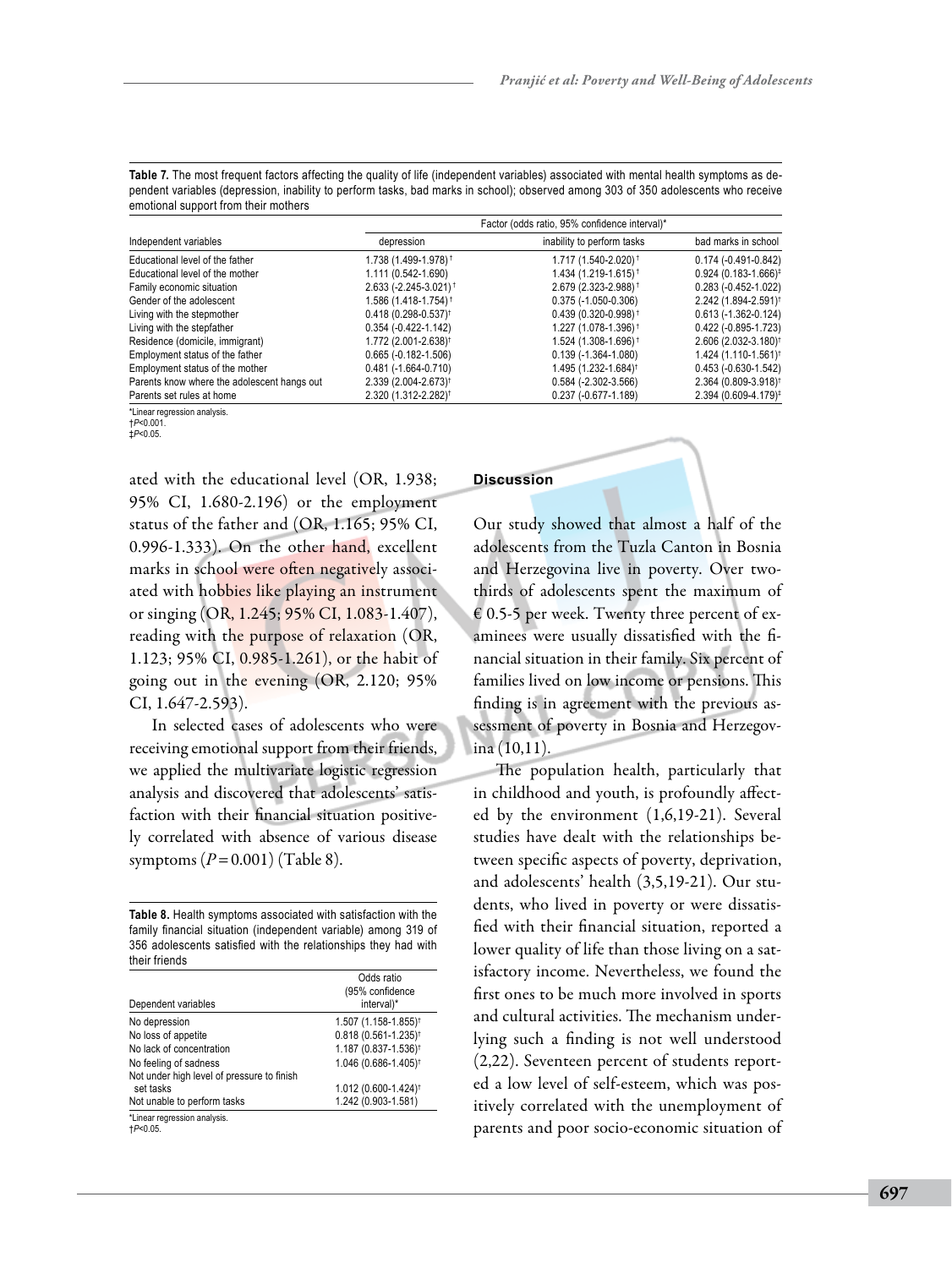the family. Similar results have also been reported by other authors (6,19-23). The most pronounced factors in this regard are economic hardships, family discord, disruption, and dysfunction, parental mental health problems, and difficulties in coping with day-today demands of the family life (1,5,6,19-23). Psychological, emotional, and developmental well-being are also closely associated with the socioeconomic status (1-5).

The rate of depression rate encountered among the studied adolescents was 27%. Results of some studies indicated that depressed adolescents reported significantly less parental attachment (21,22). Students with a history of suicidal attempts expressed the least secure attachment and the lowest degree of individualization in their current relationship with their parents (9). Poor relationship with the mother and the lack of her emotional support, as well as poor relationship with friends, were the predictors of depressive symptoms and poor selfrated health in the logistic regression model. A more recent study reported that 20% of adolescent suffered from depression (21-23). The results of our study indicated that depression during adolescence was strongly associated with poverty and life with stepparents, ie, life in an insecure environment. Gender was associated with the prevalence of depression too, so that the girls were at more risk. The risk of having a negative self-perception resulting from depressive experiences, observed in our adolescents, was mainly based on the unemployment of parents and a poor familial socioeconomic state. Other authors found that such feelings were usually associated with the sense of being abandoned (5,7,9,20,23). A possible explanation of our results could be that relationships with friends are of the high importance for the perception of adolescent's financial situation. Adolescents who were dissatisfied with their financial situation had the impression of being abandoned by others.

Some authors in our country suggest that adolescents develop strong attachments to their parents, which become even stronger in adverse situations (24). Bad marks, failure in school, and depression, found in our study, were strongly associated with the level of parental control ("my parents set definite rules of what I can do at home" and "my parents set definite rules on what I can do outside") and parental education. Entertainment activities (reading, going out, and riding a motorcycle or a moped) were rarely present (10%-17%). These values and perspectives are culturally based and, as such, resistant to changes  $(24,25)$ .

Almost a half of the adolescents reported discontent with their health. The relationship between poverty and adolescent health is extensive, strong, and pervasive. In this respect, undoubtedly important contribution comes from a social support provided by the mother. Emotional support provided by the mother can have an important influence on the quality of life of adolescents who live in poverty. The satisfaction with the relationship with the mother (friendship, giving advice, and having someone to talk to) results in better adolescent health (5,26-31). This effect is the strongest in families living in poverty (32-34).

There are several limitations to our study. First, the collected data were self-reported, and depended on the reliability of adolescents' self-perception. On other hand, the impact of poverty on health my be similar to that from traumatic post-war factors or acculturation in most households in the Tuzla Canton (25,29). This study was also limited by the age of the respondents, which were all aged 16, so that our results may not be relevant to the whole adolescent population. The study did not include adolescents who were not part of regular schooling system. Therefore, the important goal of our future investigations will be to focused on the differences between healthy ado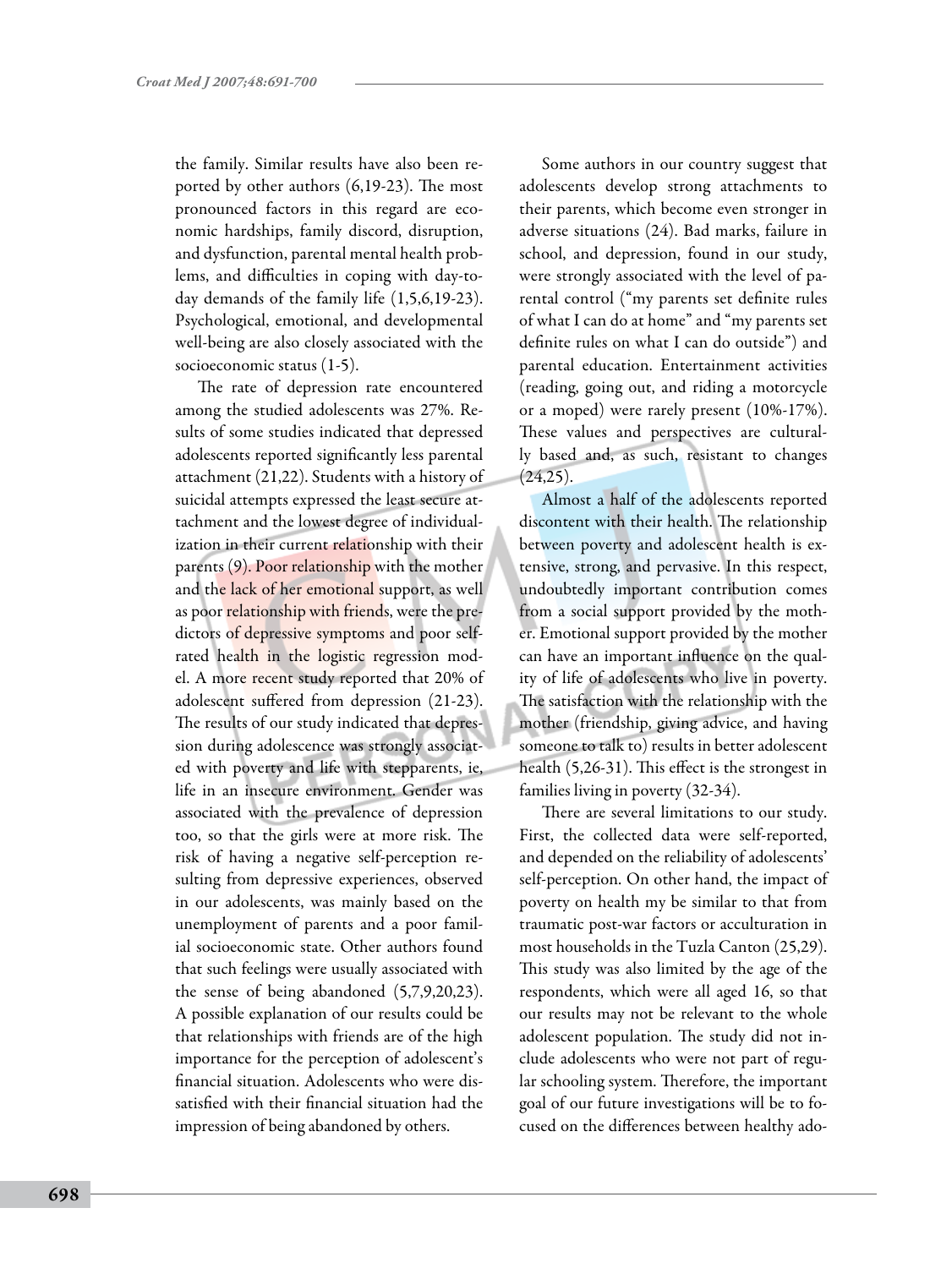lescents and adolescents with acute or chronic health conditions who both live in poverty.

In conclusion, poverty in adolescents is associated with undesirable psychological and social consequences, including poor psychological well-being. Depressive symptoms, selfperceived health status, and contextual variables are important correlates of poverty. Perceived quality of life should be a barometer of opportunities and a useful social indicator in the surveillance studies on adolescents. Reasons why poor adolescents have worse health are the same as the reasons why families remain in poverty conditions. These reasons may be unemployment, post-war poverty in Bosnia and Herzegovina, educational level, and cultural determinative aspects of lifestyle.

#### **Acknowledgments**

We express our gratitude to all secondary schools in the Tuzla Municipality, and the students that took part in this study.

#### **References**

- 1 Judge K, Benzeval M. Health inequalities: new concerns about the children of single mothers. BMJ. 1993;306:677- 80. [Medline:8471917](http://www.ncbi.nlm.nih.gov/sites/entrez?cmd=Retrieve&db=PubMed&list_uids=8471917&dopt=Abstrac)
- 2 Raphael D, Rukholm E, Brown I, Hill-Bailey P, Donato E. The Quality of Life Profile – Adolescent Version: background, description, and initial validation. J Adolesc Health. 1996;19:366-75[. Medline:8934298](http://www.ncbi.nlm.nih.gov/sites/entrez?cmd=Retrieve&db=PubMed&list_uids=8934298&dopt=Abstrac)
- 3 West P. Inequalities? Social class differentials in health in British youth. Soc Sci Med. 1988;27:291-6. [Medline:3175713](http://www.ncbi.nlm.nih.gov/sites/entrez?cmd=Retrieve&db=PubMed&list_uids=3175713&dopt=Abstrac)
- Terrell TR, Mascie-Taylor CG. Biosocial correlates of stature in a 16-year-old British cohort. J Biosoc Sci. 1991;23:401-8. [Medline:1939288](http://www.ncbi.nlm.nih.gov/sites/entrez?cmd=Retrieve&db=PubMed&list_uids=1939288&dopt=Abstrac)
- 5 Reading R. Poverty and the health of children and adolescents. Arch Dis Child. 1997;76:463-7. [Medline:9196370](http://www.ncbi.nlm.nih.gov/sites/entrez?cmd=Retrieve&db=PubMed&list_uids=9196370&dopt=Abstrac)
- Maclure A, Stewart GT. Admission of children to hospitals in Glasgow: relation to unemployment and other deprivation variables. Lancet. 1984;2:682-5. [Medline:6147702](http://www.ncbi.nlm.nih.gov/sites/entrez?cmd=Retrieve&db=PubMed&list_uids=6147702&dopt=Abstrac)
- 7 Graham PJ. Childhood epidemiology. Behavioural and intellectual development. Br Med Bull. 1986;42:155-62. [Medline:2427151](http://www.ncbi.nlm.nih.gov/sites/entrez?cmd=Retrieve&db=PubMed&list_uids=2427151&dopt=Abstrac)
- 8 Najman JM, Bor W, Morrison J, Andersen M, Williams G. Child developmental delay and socio-economic disadvantage in Australia: a longitudinal study. Soc Sci Med. 1992;34:829- 35. [Medline:1376498](http://www.ncbi.nlm.nih.gov/sites/entrez?cmd=Retrieve&db=PubMed&list_uids=1376498&dopt=Abstrac)
- 9 Oakley A, Hickey D, Rigby AS. Love or money? Social support, class inequality and the health of women and children. Eur J Public Health. 1994;4:265-73.
- 10 Tioungsou ER, Yemstov RG. Poverty and the labor market

in Bosnia and Herzegovina 2001 to 2004. Washington (DC): The World Bank; 2005.

- 11 World Bank. Bosnia and Herzegovina country economic memorandum, report no. 29 500-BA. Washington (DC): The World Bank; 2005.
- 12 Ungurean C, Csiki IE. Poverty. In: Georgieva L, Burazeri G, editors. Health determinants in the scope of new public health. A handbook for teachers, researchers, and health professionals. Sofia: Hans Jacobs Publishing Co; 2005. p. 74- 96.
- 13 Pranjić N. Child labor. In: Georgieva L, Burazeri G, editors. Health determinants in the scope of new public health. A handbook for teachers, researchers, and health professionals. Sofia: Hans Jacobs Publishing Co; 2005. p. 132-51.
- 14 World Medical Association Declaration of Helsinki. Recommendations guiding medical doctors in biomedical research involving human subjects. Helsinki: WHO; 1989. Available from: http://www.fda.gov/oc/health/helsinki89. html. Accessed: September 4, 2007.
- 15 WHOQOL group. The World Health Organization quality of life assessment (WHOQOL): Position paper from the World Health Organization. Soc Sci Med. 1995;41:1403-9. [Medline:8560308](http://www.ncbi.nlm.nih.gov/sites/entrez?cmd=Retrieve&db=PubMed&list_uids=8560308&dopt=Abstrac)
- 16 Patrick DL, Edwards TC, Topolski TD. Adolescent quality of life, part II: Initial validation of a new instrument. J Adolesc. 2002;25:287-300. [Medline:12128039](http://www.ncbi.nlm.nih.gov/sites/entrez?cmd=Retrieve&db=PubMed&list_uids=12128039&dopt=Abstrac)
- 17 Hibell B, Andersson B, Bjornason T, Ahlstrom S, Balakireva O, Kokklevi A, et al. The ESPAD report. Stockholm: The Swedish Council for Information on Alcohol and Other Drugs; 2003.
- 18 Goldberg D, Williams P. A user's guide to the general health questionnaire. Windsor (UK): NFER-Nelson; 1988.
- 19 Nunnally JC, Bernstien IH. Psychometric theory, 3rd edition. New York (NY): McGraw-Hill; 1994.
- 20 Golding J. Child health and the environment. Br Med Bull. 1986;42:204-11[. Medline:3527336](http://www.ncbi.nlm.nih.gov/sites/entrez?cmd=Retrieve&db=PubMed&list_uids=3527336&dopt=Abstrac)
- 21 Kliegman RM. Perpetual poverty: child health and the underclass. Pediatrics. 1992;89:710-3. [Medline:1557266](http://www.ncbi.nlm.nih.gov/sites/entrez?cmd=Retrieve&db=PubMed&list_uids=1557266&dopt=Abstrac)
- 22 Sund AM, Larsson B, Wichstrřm L. Psychosocial correlates of depressive symptoms among 12-14-year-old Norwegian adolescents. J Child Psychol Psychiatry. 2003;44:588-97. [Medline:12751850](http://www.ncbi.nlm.nih.gov/sites/entrez?cmd=Retrieve&db=PubMed&list_uids=12751850&dopt=Abstrac)
- 23 Goldney RD, Fisher LJ, Wilson DH, Cheok F. Major depression and its associated morbidity and quality of life in a random, representative Australian community sample. Aust N Z J Psychiatry. 2000;34:1022-9. [Medline:11127612](http://www.ncbi.nlm.nih.gov/sites/entrez?cmd=Retrieve&db=PubMed&list_uids=11127612&dopt=Abstrac)
- 24 Afifi M, Al Riyami A, Morsi M, Al Kharusi H. Depressive symptoms among high school adolescents in Oman. East Mediterr Health J. 2006;12:19-30.
- 25 Hasanovic M, Sinanovic O, Selimbasic Z, Pajevic I, Avdibegovic E. Psychological disturbances of wartraumatized children from different foster and family settings in Bosnia and Herzegovina. Croat Med J. 2006;47:85-94. [Medline:16489701](http://www.ncbi.nlm.nih.gov/sites/entrez?cmd=Retrieve&db=PubMed&list_uids=16489701&dopt=Abstrac)
- 26 Ge X, Conger RD, Elder GH Jr. Pubertal transition, stressful life events, and the emergence of gender differences in adolescent depressive symptoms. Dev Psychol. 2001;37:404- 17[. Medline:11370915](http://www.ncbi.nlm.nih.gov/sites/entrez?cmd=Retrieve&db=PubMed&list_uids=11370915&dopt=Abstrac)
- 27 Meuleners LB, Lee AH. Adolescent quality of life: a schoolbased cohort study in Western Australia. Pediatr Int. 2003;45:706-11[. Medline:14651546](http://www.ncbi.nlm.nih.gov/sites/entrez?cmd=Retrieve&db=PubMed&list_uids=14651546&dopt=Abstrac)
- 28 Pearce J. Psychosocial disturbances in young people: